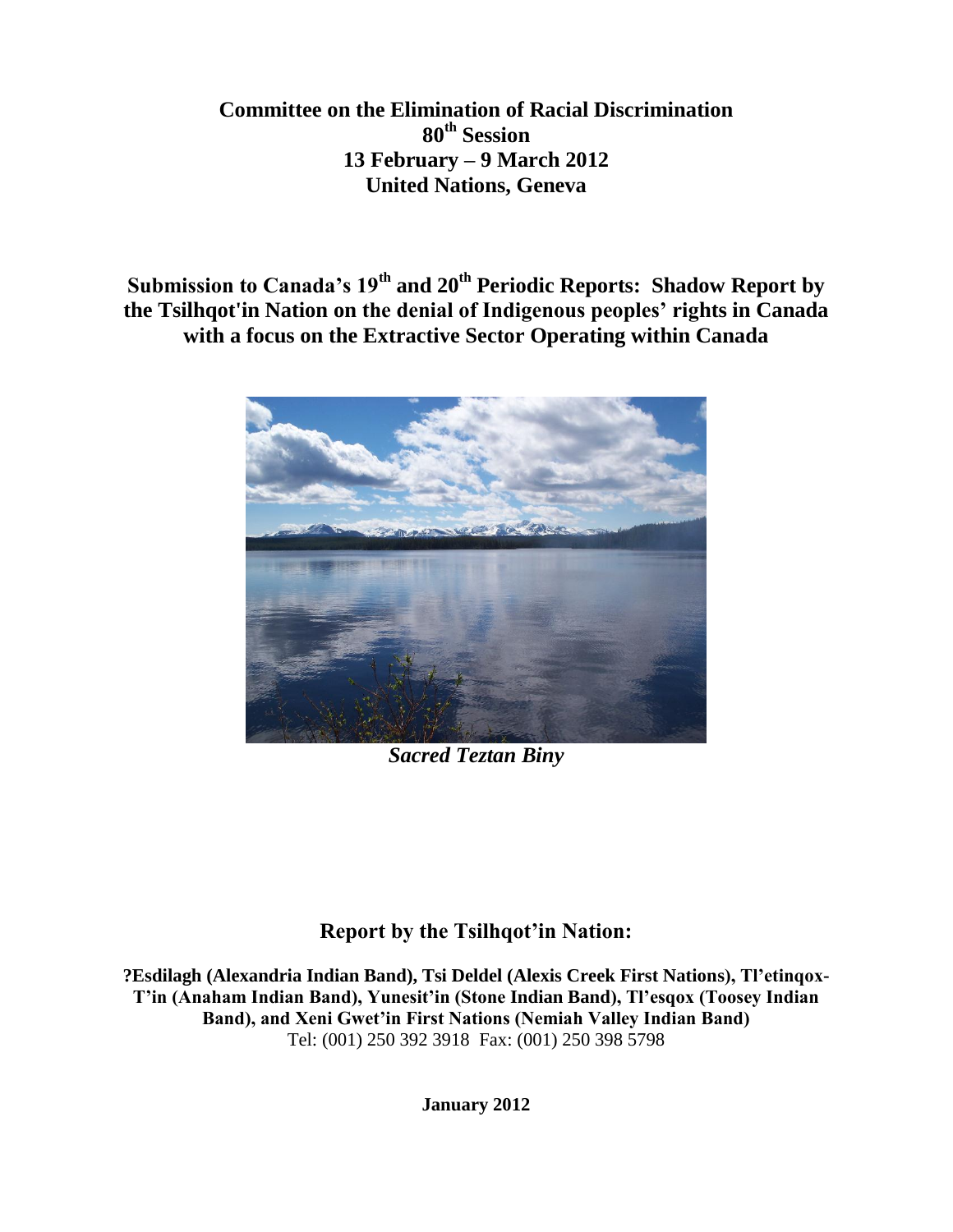# **EXECUTIVE SUMMARY**

In its  $19<sup>th</sup>$  and  $20<sup>th</sup>$  Periodic Reports, Canada states that,

"Aboriginal title affords legal protection to prior occupation of land in the present-day and thus recognizes the importance of the continuity of the relationship of an Aboriginal group to its land over time…where prior occupation of title land is established on the basis of its use for hunting, the value of the land for such a use may not be destroyed by its subsequent use for activities such as strip mining."<sup>1</sup>

Despite Canada's claim that Aboriginal Title affords legal protection against activities that threaten the Indigenous relationship to our lands and waters, the Tsilhqot'in Nation is faced with a grave threat from a mining regime that allows mineral rights to be granted without consultation and accommodation, and harmful projects to be advanced without the free, prior informed consent (FPIC) of Indigenous Peoples.

The Tsilhqot'in Nation currently faces such a threat – the proposed "Prosperity Gold-Copper Mine", which has been opposed by our Nation for over 20 years. The mine proposal is currently in its second federal environmental review, after having already been rejected by an independent expert panel and the federal government for its unacceptable harms to the environment and the culture, rights and Title of the Tsilhqot'in.

The fact that this harmful megaproject remains a threat highlights a fundamental problem with Canada's relationship with Indigenous Peoples: the continued denial of our Aboriginal Title. Canada's policy to deny and fail to implement Aboriginal Title is the rationale behind Canada continuing to make decisions about extractive projects which threaten the extinguishment of constitutionally-protected Indigenous rights, and without the free, prior and informed consent of those Indigenous Peoples. The actions of the Canadian government are contrary to the minimum standards set out in the now endorsed *United Nations Declaration on the Rights of Indigenous Peoples*, especially the right of Indigenous Peoples to *free, prior and informed consent* when decisions are made which will affect our lands, waters, culture, rights and future generations.

#### **Recommendations:**

- **Canada take immediate and effective measures to implement the** *UN Declaration on the Rights of Indigenous Peoples***, with specific attention paid to the full recognition of Indigenous land rights, including Title, and the Indigenous right to** *free, prior and informed consent (FPIC)* **when decisions are being made which affect Indigenous Peoples and Territories.**
- **Canada, in full partnership and consultation with Indigenous Peoples, establish a process with Provincial and Territorial governments to reform mining laws to reflect the minimum standards found in the** *Declaration***, and review existing subsurface dispositions granted without any consultation or consent of Indigenous Peoples.**
- **Canada take full and effective measures to ensure its actions and policies with respect to considering the proposed "New" Prosperity Gold-Copper Mineii are fully consistent with CERD, and that the Honour of the Canadian Government compels it to respect the Tsilhqot'in Nation's position that the proposed mine constitutes a grave threat to the cultural survival of the Tsilhqot'in Nation and the environment and must be rejected.**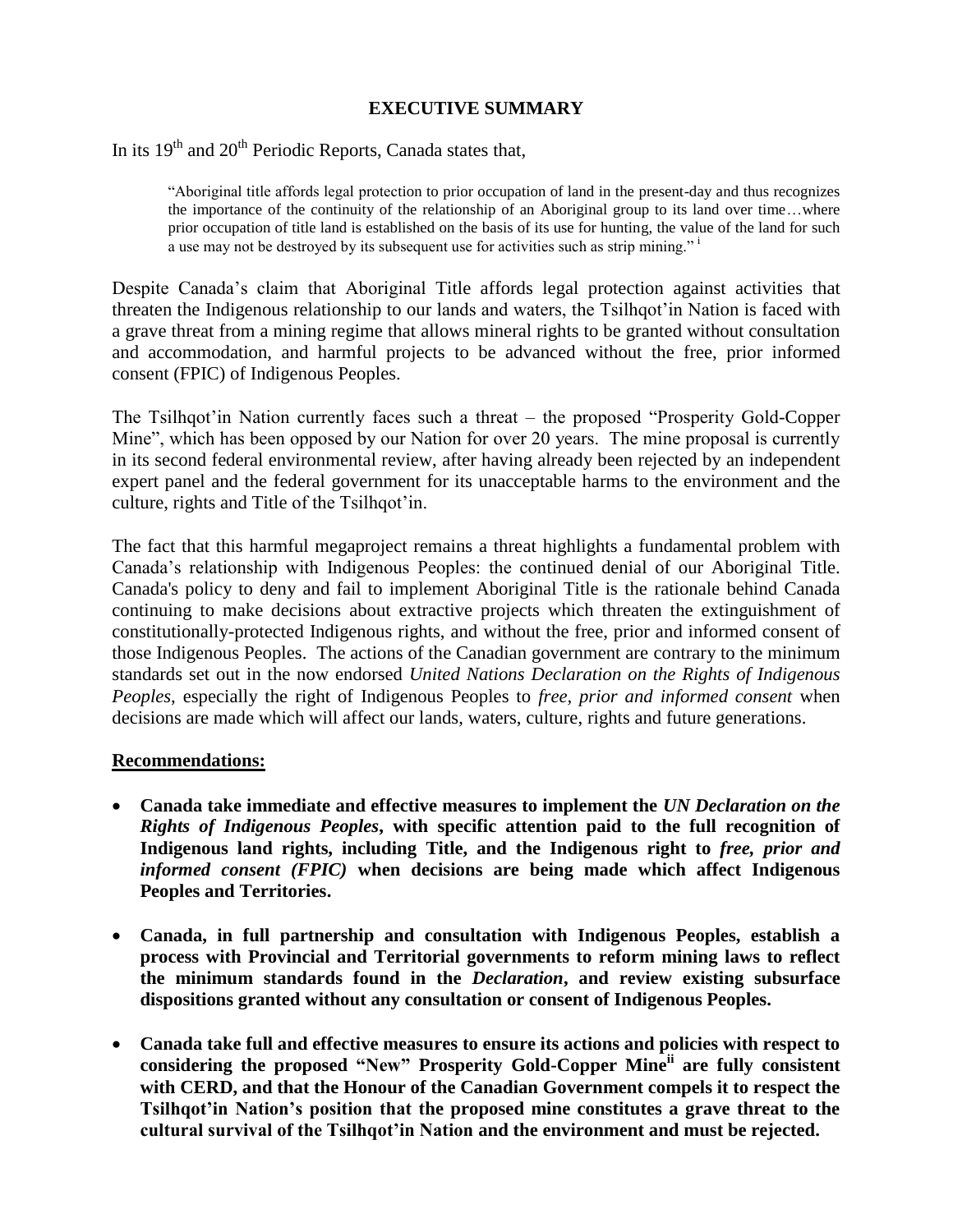## **Shadow Report by the Tsilhqot'in Nation on the denial of Indigenous peoples' rights in Canada with a focus on the Extractive Sector Operating within Canada**

### **Unextinguished Tsilhqot'in Title**

- 1. The Tsilhqot'in Nation has never ceded or surrendered its lands, or its Title and rights. The Nation has been living and using our lands for centuries, in our way and according to our own laws and traditions, from a time prior to the arrival of Europeans to North America and continuously to the present day.
- 2. The Tsilhqot'in Nation is committed to protecting our lands, waters, culture, language, Title and rights for future generations.
- 3. We have always fought to protect our way of life, our laws, and our families. We have always fought to protect the boundaries of our territory. Our goal, and main concern, has always been our survival as a people. We have survived the arrival of Europeans, genocide, smallpox, reserve creation and the theft of our land, residential schools and other attempted forms of assimilation, colonization and destruction. For the honour of our ancestors and for the future of our children, we continue to fight and resist.
- 4. We cannot survive without our land. It is part of us as a people, and we are a part of it. Under Tsilhqot'in law, we have a responsibility to our land, our ancestors, and our future generations. We make these submissions on their behalf. We ask that as you read these submissions, to remember that you hear not just the voices of our people today, but that you also hear the voices of all our ancestors and all our children's children.
- 5. We have a long standing history of conflict and attempted engagement with the State concerning the recognition, demarcation and titling of our traditional lands, which has not resulted in the protection or preservation of our lands as required under international, Canadian and Tsilhqot'in law. Since contact with the Europeans, we have made very serious and numerous attempts through warfare, protest, direct action, lobbying, litigation, and negotiation with the State to resolve our territorial claim, but have faced the State's continued denial, arrogance, condescension and indifference to our plight. To this day, over a hundred and fifty years later, the conflict with the State continues over the ownership of our lands and the survival of our people.
- 6. The Tsilhqot'in Nation refused to enter the British Columbia Treaty Commission (BCTC) process that is promoted by Canada and British Columbia, because the extremely limited mandates given to government negotiators result in a process of 'extinguishment' of Aboriginal Title and assimilation of culture, not one of recognition and reconciliation. Canada's Comprehensive Claims Policy which underlies the BCTC has been found by numerous UN human rights bodies to aim at *de facto* extinguishment of Indigenous land rights and to violate international human rights standards.<sup>iii</sup> The Tsilhqot'in refusal to enter this process has subsequently been vindicated by the failure of this process to solve the land question twenty years later and the provincial government's recent indications that it will abandon the process.<sup>iv v vi</sup>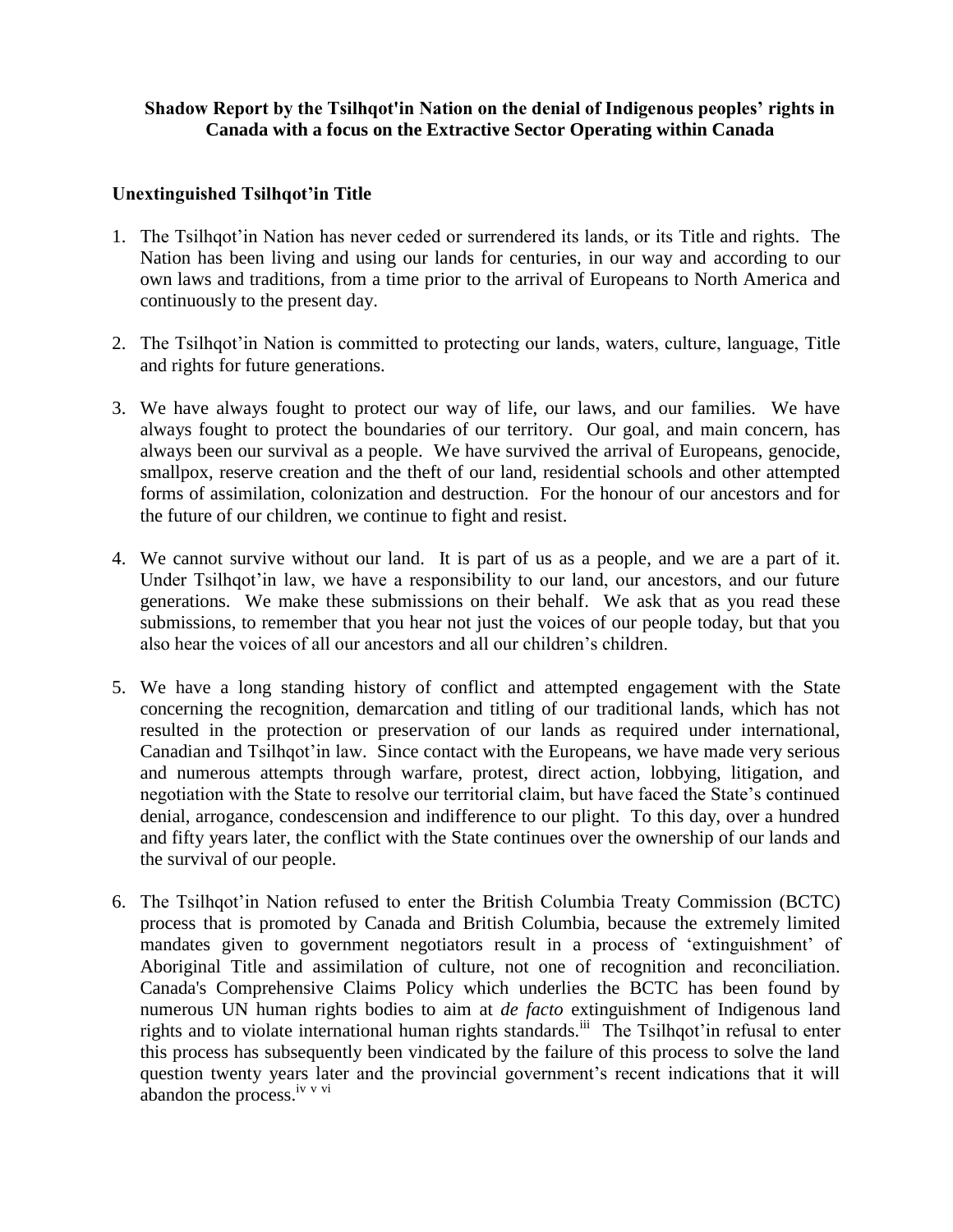- 7. Canada is neglecting its fiduciary duty to protect the lands, waters and Aboriginal Title and rights of the Tsilhqot'in Nation by conferring to the Province of British Columbia the management of natural resources such as subsurface minerals and petroleum, and surface rights such as fee simple land, and forest management. Canada does this although national courts have ruled that Aboriginal Title can serve as an ouster for provincial jurisdiction, and that the federal government has a fiduciary duty to protect Aboriginal Title.<sup>vii</sup>
- 8. Canada's failure to protect our Aboriginal Title and Rights allows the Province of British Columbia to dispense to third parties the legal rights to subsurface minerals without consultation and accommodation, or the free, prior and informed consent of the Tsilhqot'in Nation. To date, a significant proportion of the Tsilhqot'in Territory is licensed to private individuals and companies, granting the right to explore for minerals and petroleum, and develop extractives projects. Due to the glaring absence of protection for our Title lands in British Columbian and Canadian law, there has been no consultation and prior informed consent required for any of these dispositions.
- 9. British Columbia has made efforts to negotiate a consultation process with the Tsilhqot'in, via the "Tsilhqot'in Framework Agreement".<sup>viii</sup> This agreement sets out how British via the "Tsilhqot'in Framework Agreement".<sup>viii</sup> Columbia will engage the Tsilhqot'in when activities are to be permitted in Tsilhqot'in territory. However, the agreement does not incorporate the minimum standards found within the *Declaration*, including the right to free, prior and informed consent. The agreement also fails to provide any consultation prior to the allocation of subsurface mineral and petroleum rights to third parties. Nor is there a process foreseen to consult and seek the Tsilhqot'in consent for the pre-existing third party interests allocated prior to the agreement, such as Taseko Mines Ltd.'s mineral claims and leases.

# **Denial of Tsilhqot'in Title**

- 10. Canada's neglect of its fiduciary duty has been a pattern repeating itself since the unlawful founding of the Province of British Columbia in 1871, and the founding of the British colony prior to that. Very few treaties were ever signed in this Province, and as a result the question of Aboriginal land Title and rights has never been settled. A prime example is the continuing disposition of mineral and other subsurface rights.
- 11. Despite negative impacts on Tsilhqot'in lands and waters, the wealth derived from the extraction of natural resources found on Tsilhqot'in lands have largely bypassed Tsilhqot'in communities, and have instead flowed to British Columbia, Canada and private interests. The continued level of poverty found in Tsilhqot'in communities, despite the abundance of natural wealth in our territories, is a reflection of the continued denial of Tsilhqot'in rights and Title.
- 12. In 1864, a gold rush north of Tsilhqot'in Territory led to road-building crews attempting to enter our territory. After refusal to negotiate the terms of this entry, and the kidnapping and assault on Tsilhqot'in members, as well as the threat of a second wave of smallpox disease, the Tsilhqot'in declared war and stopped the road crew and construction of the road through the southwest side of Tsilhqot'in Territory. Shortly after, the road to the goldfields was rerouted to the eastern portion of Tsilhqot'in lands, largely avoiding the majority of our communities.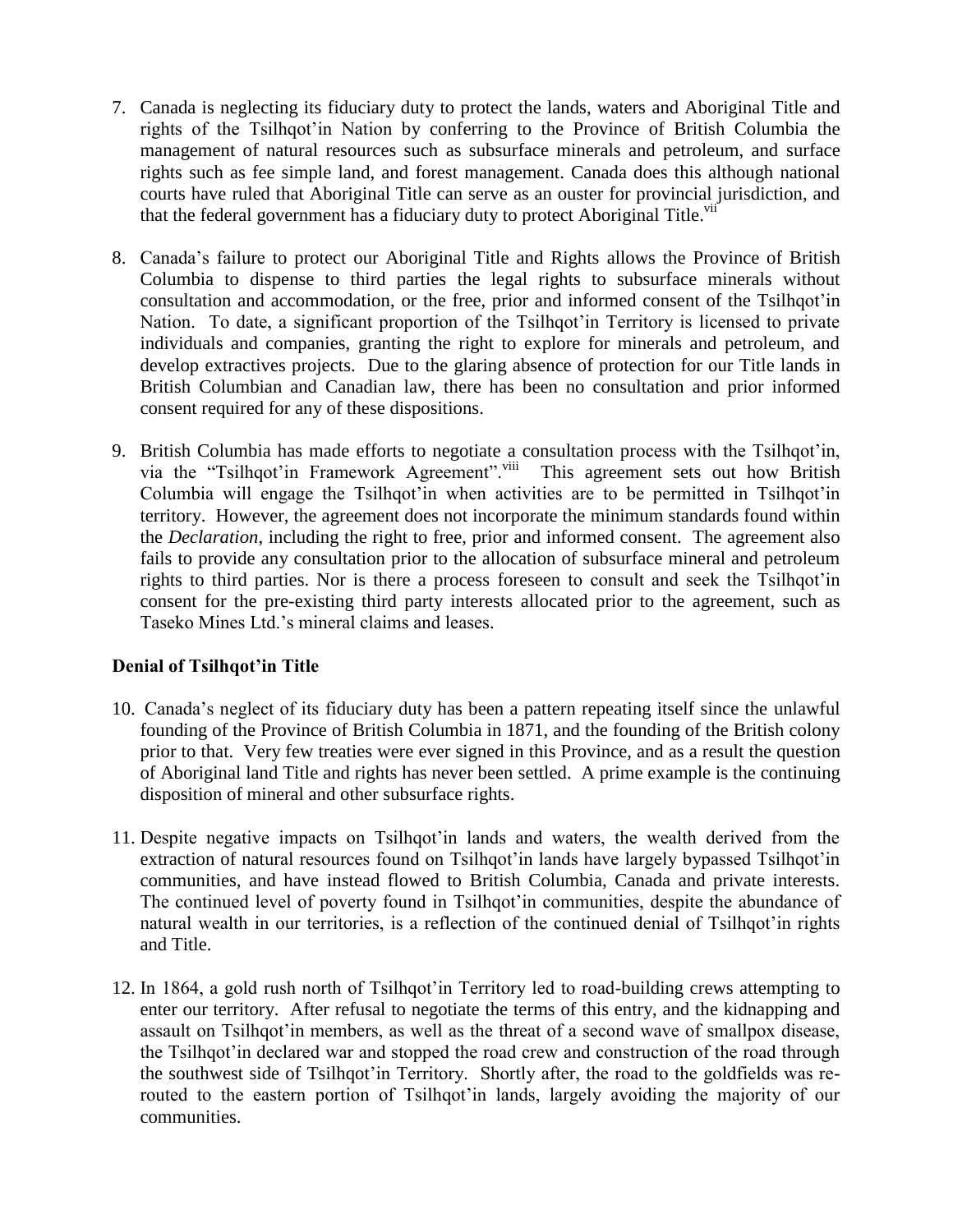- 13. Despite promises made by Canada following this war and later in 1872, the Tsilhqot'in were not granted the land reserves originally promised for our exclusive use.<sup>ix x xi</sup> xii xiii
- 14. Without any consultation, British Columbia, founded in 1871, began to enable access to the natural resources found in Tsilhqot'in lands by settlers and corporations, including granting our lands to private interests, and forest tenures, and permits to access minerals and other subsurface materials.
- 15. The lack of consultation and free prior informed consent when subsurface rights are granted by British Columbia to third parties continues to this day.

#### *Tsilhqot'in Nation v. British Columbia 2007 (BCSC 1700)*

- 16. In response to proposed industrial logging threatening some of the last intact tracts of Tsilhqot'in territory, the Tsilhqot'in Nation brought a landmark Aboriginal Title and rights case, *Tsilhqot'in Nation v. British Columbiaxiv* , in the Canadian court system. In that case, the Supreme Court of British Columbia affirmed that the Tsilhqot'in people have Aboriginal hunting, trapping and trade rights throughout the entirety of the claimed area and that evidence established Aboriginal Title to almost half the claimed area and possibly much more. However, notwithstanding several years of trial, the court refused to grant legal recognition or protection to the area where it had found Aboriginal Title was established on the evidence, based on a technicality. Thus, Tsilhqot'in Title has been acknowledged to exist, and continues to do so throughout our traditional Territory.
- 17. The court did encourage all parties to be guided by his findings. [para 1375] This has not happened, despite the court's warning that the provincial and federal governments have advanced an "impoverished view of Aboriginal title" that "cannot be allowed to pervade and inhibit genuine negotiations." [para 1376] The Tsilhqot'in Nation has appealed the decision not to grant Title. Both the provincial and federal government argued against the trial court's approach to Aboriginal Title on appeal, contending that Aboriginal Title is limited to precise sites, such as village sites and cultivated lands, and cannot extend to traditional hunting grounds or trapping areas (an approach criticized by the trial judge as a "postage stamp" vision of Aboriginal Title). While the appeals are pending, the provincial government continues to act as though our Title Rights simply do not exist. No measures have been taken to provide interim protection of our Title pending the final resolution of our claim.
- 18. The legal barriers to obtaining formal recognition and protection of our Title and Rights are so great that Canadian courts have yet to award such protection in even a single case. The provincial and federal governments have aggressively opposed recognition of Title in court. This is especially unacceptable on the part of the federal government, which is supposed to serve as a fiduciary for our people and should intervene in these cases on our side. The tactics of the federal and provincial government have made the court process extremely onerous and costly for Indigenous peoples. Furthermore, the provincial and federal governments have failed to provide effective protection for Indigenous peoples' rights pending the resolution of these cases. The result has been the denial of our rights to both protection and legal remedy.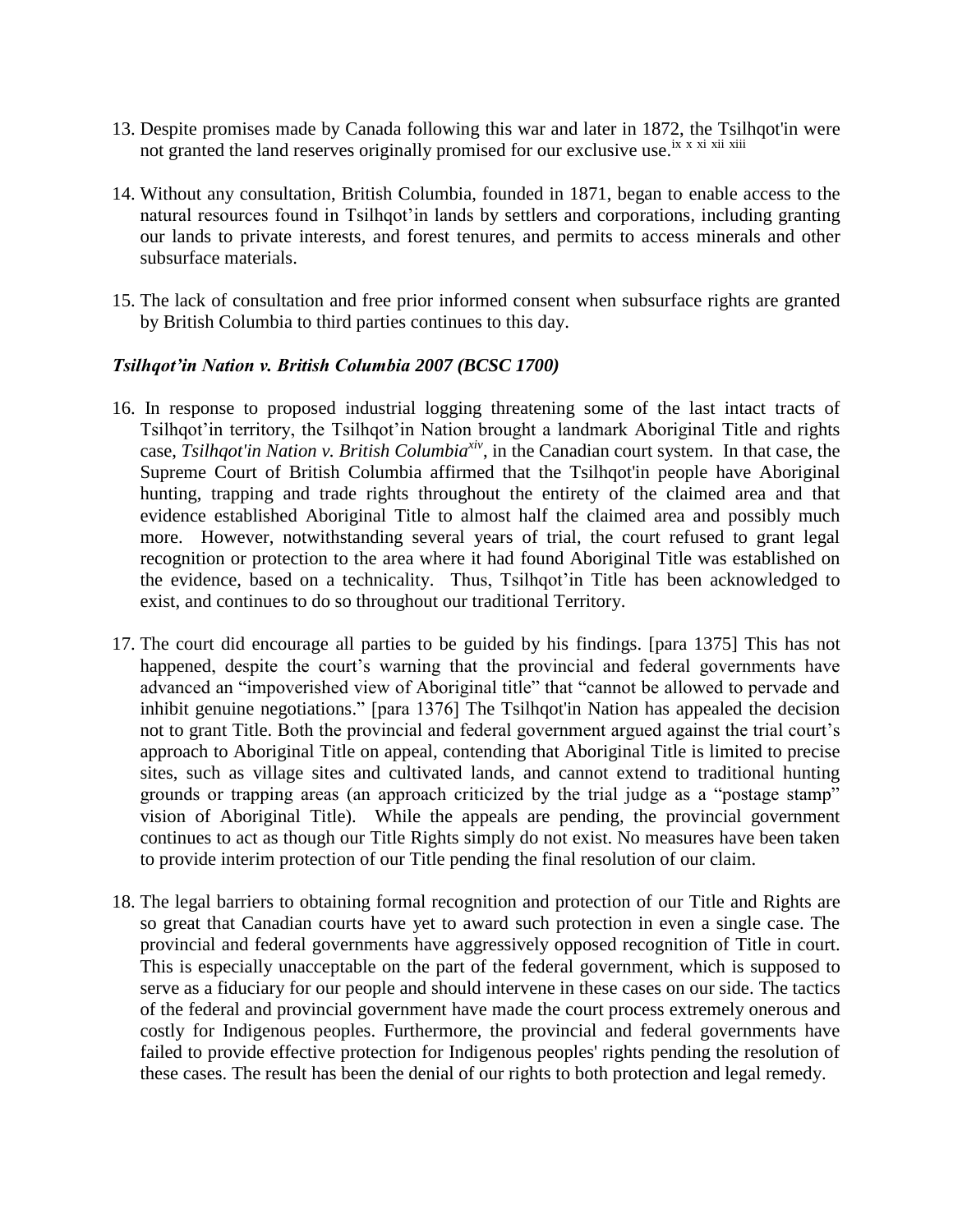19. Our people are left with no effective national remedies: Canada's negotiation policy and the BCTC process aim at the extinguishment of Aboriginal Title and rights, and the courts also fail to impose the necessary remedies even when they substantively recognize our rights and Title.

# **Mining in Tsilhqot'in Territory**

- 20. British Columbia has promoted mining projects in Tsilhqot'in Territory, despite objections by the Tsilhqot'in. One area of particular importance that is currently under a mining lease is the Teztan Biny (Fish Lake) and Nabas region. Teztan Biny is a Tsilhqot'in sacred site, supports a wild rainbow trout population of 81,000, supports endangered grizzly bears, and in the connected watershed called Nabas, there are Tsilhqot'in homes and burial sites. British Columbia's Supreme Court recognized the importance by affirming Tsilhqot'in hunting, trapping and trade rights to this very area in question. The Teztan Biny site is now threatened by mining.
- 21. The proposed "New" Prosperity Gold-Copper Mine has created a significant conflict between our Nation and the federal and provincial governments and the proponent, Taseko Mines Ltd. The project lies in the heartland of Tsilhqot'in Territory, in the pristine Teztan Biny area where the Tsilhqot'in continue to exercise their rights, including the right to clean water and a sustainable future.
- 22. The mine proposal is one of Canada's largest-ever, and would result in a major industrial footprint in a pristine wilderness and headwaters area declared by Tsilhqot'in communities to be a 'protected area' called the "*Xeni Gwet'in Nenduwh Jid Guzit'in*", known in English as Xeni Gwet'in's *"Nemiah Aboriginal Wilderness Preserve*". The area affected by the proposal is also within the Court Case claim area, where the judgement found that the Tsilhqot'in have Aboriginal rights. The Tsilhqot'in continue to assert full Title to these lands, including those beyond the court case claim area.
- 23. After the court found that our people had very strong Aboriginal rights to the area based on evidence presented in years of litigation, the province had the audacity of presenting us with a referral regarding the proposed mine asking if we had "any interests in the area". They knew about the Title and Rights we asserted over the area, and that we had substantively won in court, yet the province continued with their "business as usual" approach totally ignoring our Aboriginal Title and Rights.
- 24. The Tsilhqot'in rejected the mine proposal in the 1990s, after much deliberation about its impacts. Successive federal Fisheries Ministers agreed and refused to proceed to an environmental review due to the risks posed by the mine to fish and fish habitat.
- 25. The company, Taseko Mines Ltd., refused to recognize the Tsilhqot'in decision, and have continued to advance the proposal, originally dubbed the "Prosperity Mine", since the 1990s. The company entered an environmental assessment in 2009. The Tsilhqot'in reluctantly participated in the federal review, despite concerns that environmental reviews in Canada are not mandated to substantively address Aboriginal Title or Rights, or obtain the consent of Indigenous Peoples. Thus Canada is most certainly not adhering to its constitutional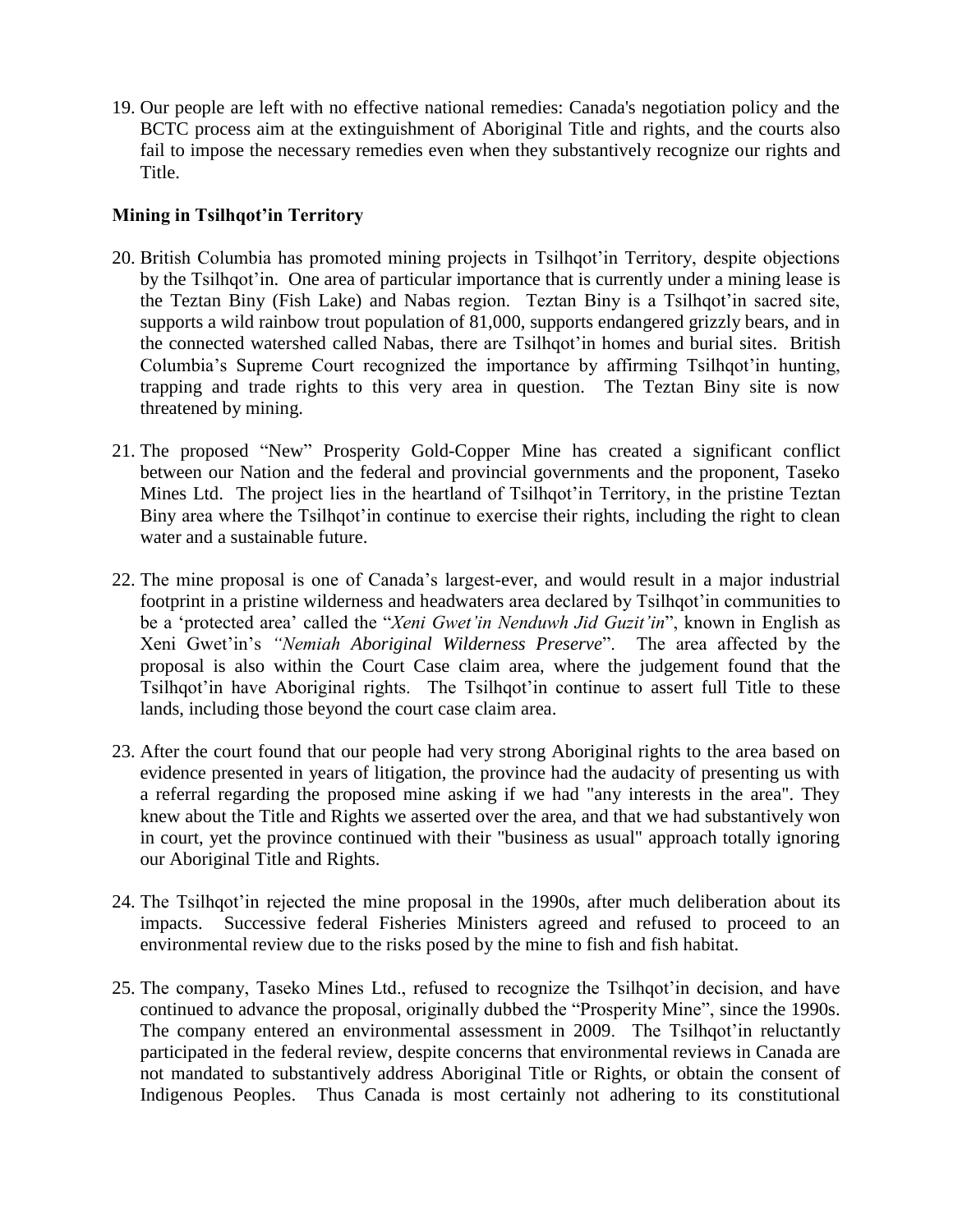obligations to protect the interests of Aboriginal Rights and Title, as required under Section 35 of the *Constitution Act*, 1982.

- 26. Hundreds of community members, from 90-year-old Elders who do not speak the English language to preschool children, participated in the review process, with nearly all opposed to the project.
- 27. In November 2010, the mine proposal was rejected by the Canadian government, after receiving a damning environmental report by an independent expert Panel mandated to assess the project's impacts. The independent panel's conclusions<sup>xy</sup> are replete with references to the profound cultural and spiritual importance of these lands and waters to the Tsilhqot'in and to the continued survival of the Tsilhqot'in way of life. The federal government stated that, "Canada has determined that the significant adverse environmental effects cannot be justified"<sup>xvi</sup> and refused to permit the development.
- 28. The Tsilhqot'in believe that the Government of Canada made the right decision in November 2010. We are not alone. The Minister of the Environment described the Federal Panel Report as "scathing" and "probably the most condemning report that I've seen". Prime Minister Stephen Harper echoed these sentiments, citing "the myriad and serious environmental concerns that were raised by that assessment." XVII XVIII
- 29. Merely three months after Canada's decision, Taseko Mines Ltd. resubmitted one of its alternative mine plans, despite the fact that the Federal Review Panel had already reviewed the alternative and made clear findings about its unacceptability. Even by the company's own statements, the 'alternative' had greater environmental risk than the version already rejected by the independent federal review Panel and the Government of Canada.
- 30. The alternative now promoted by the company was also rejected by the independent federal Panel:

"The Panel observes that the proximity of the open pit and associated mining facilities would be close enough to Teztan Biny (Fish Lake) to *eliminate the intrinsic value of the area to First Nations even if another alternative were chosen*."

- Federal Review Panel Report, p. 50 (emphasis added) $x$ ix
- 31. The resubmission occurred without any consultation with the Tsilhqot'in Nation, and continues to be opposed by the Tsilhqot'in Nation.
- 32. There are substantiated concerns that the Province of British Columbia is actively lobbying Canada to have the new plan approved $^{xx}$ , as the Province had previously ignored Tsilhqot'in concerns and approved the original mine plan, based on a flawed provincial environmental review process that was boycotted by the Tsilhqot'in. The decision to boycott has been since vindicated by an audit of the process, and the fact that the federal government came to the opposite conclusion and rejected the mine.<sup>xxi</sup>
- 33. The lack of consultation is also reflected in the same company's ongoing operations of the Gibraltar Mine, without the consent or agreement of the Tsilhqot'in, despite operating immediately next to the Reserve land of the ?Esdilagh (Alexandria Indian Band) community.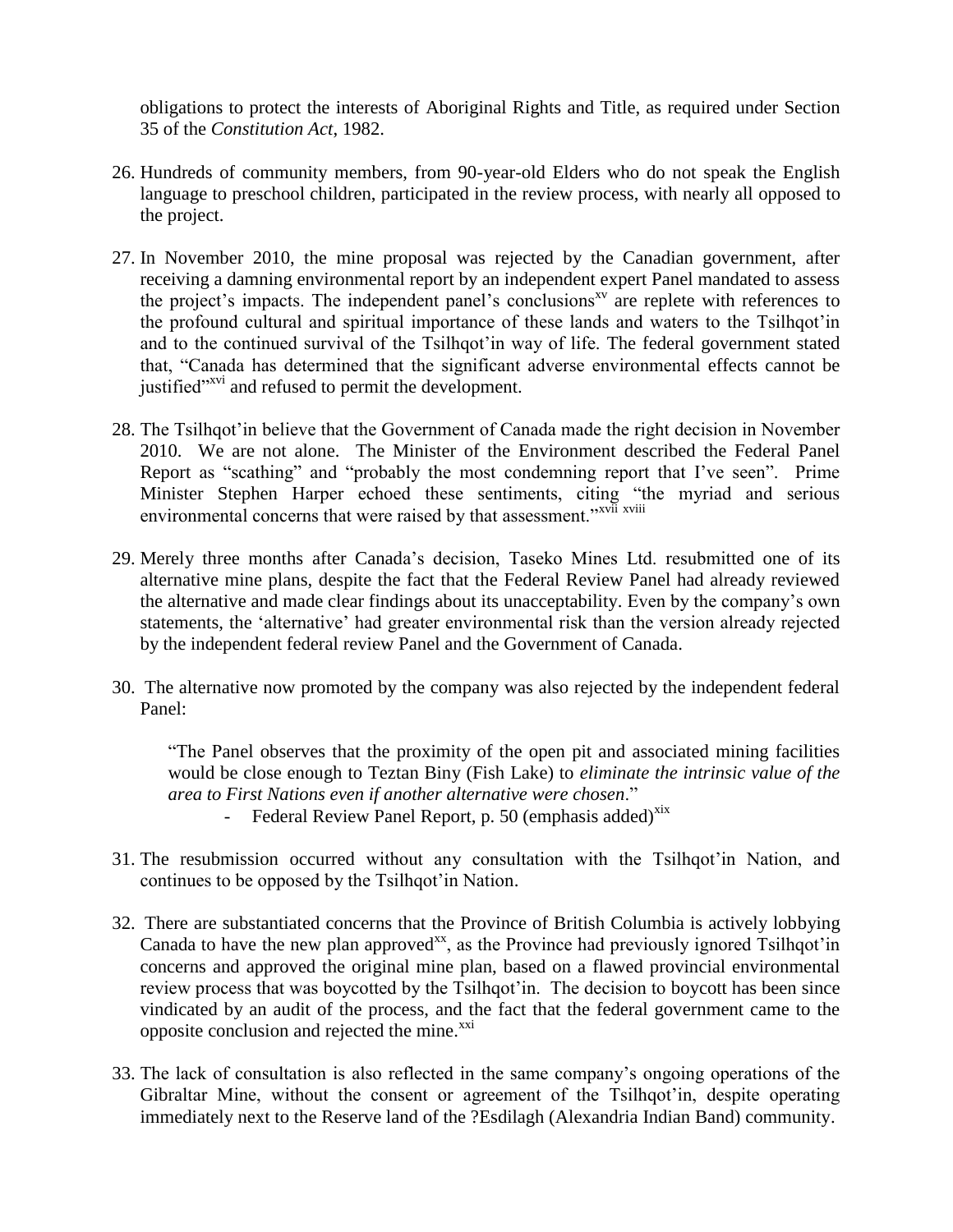- 34. Still the federal government has since agreed to conduct a new review process for the alternative mine plan, again without the consent of the Tsilhqot'in Nation. This decision is the first time in Canadian history that a rejected mine proposal is immediately undergoing a second review after having been rejected.
- 35. The Tsilhqot'in continue to reject this devastating mine proposal and are calling for the federal government to stand by its earlier decision and the work of the independent expert review panel and reject the new proposal. Our legal analysis shows that there is no need to undergo another EA process as the government has the discretion to not review the project. The government's decision to reconsider the mine, despite the findings of its own experts, is an indication that remedies do not exist at the national level to ensure respect for Aboriginal Title and Rights and the importance of environmental protection of Indigenous lands.
- 36. The only significant change to the new proposal is that the tailings pond has been moved upstream by 2Km, and the company is no longer proposing to drain our sacred lake, called Teztan Biny. However, the lake would be situated between a massive open pit mine and a tailings impoundment that the company stated would likely leach toxic levels of heavy metals downstream into Teztan Biny, as well as into other nearby watersheds, including Wasp Lake, Taseko Lake, Big Onion Lake and the Taseko River.
- 37. The 'new' proposal still destroys extensive areas of fish habitat, including Yanah Biny (Little Fish Lake) and numerous areas of cultural importance to the Tsilhqot'in, including homes in a place called Nabas, where the toxic waste dump is proposed. Yanah Biny is intimately connected to Teztan Biny as the spawning grounds for Teztan`s rare and unique landlocked trout population that has sustained themselves for hundreds of years. Tsilhqot'in members have homes in the area, loved ones buried, and they would be permanently displaced by the toxic pond. Teztan would be inaccessible for at least a generation, and according to those presenting at the Panel, would likely never be able to use the area again due to the mine's impacts.
- 38. The new proposal does not address the other significant impacts identified by the previous panel, including impacts to the South Chilcotin grizzly habitat and Tsilhqot`in culture. The toxic waste discharge also threatens the wild sockeye salmon of the Taseko River and Taseko Lake, which are only several kilometres below the mine site. This river system is connected to one of the largest sockeye runs of the Fraser River, better known as the Chilko sockeye run. The salmon form a cultural keystone species for the Tsilhqot'in People – we are literally the "People of the River", and salmon and trout have sustained our culture for since time immemorial.
- 39. The federal government is currently in the process of conducting a commission of inquiry into the decline of the Fraser River Sockeye salmon, due to the catastrophic declines in recent years and decades which can be traced back to cumulative effects, including environmental destruction and pollutants (such as from mining operations). The Chilko run is considered key to rebuilding healthy stocks and yet it is directly endangered by the mine proposal.<sup>xxii</sup>
- 40. The proposed project will irreparably alienate this land and its waters from the Tsilhqot'in Nation, including Tsilhqot'in homes, sacred sites, medicinal gathering areas and clean water.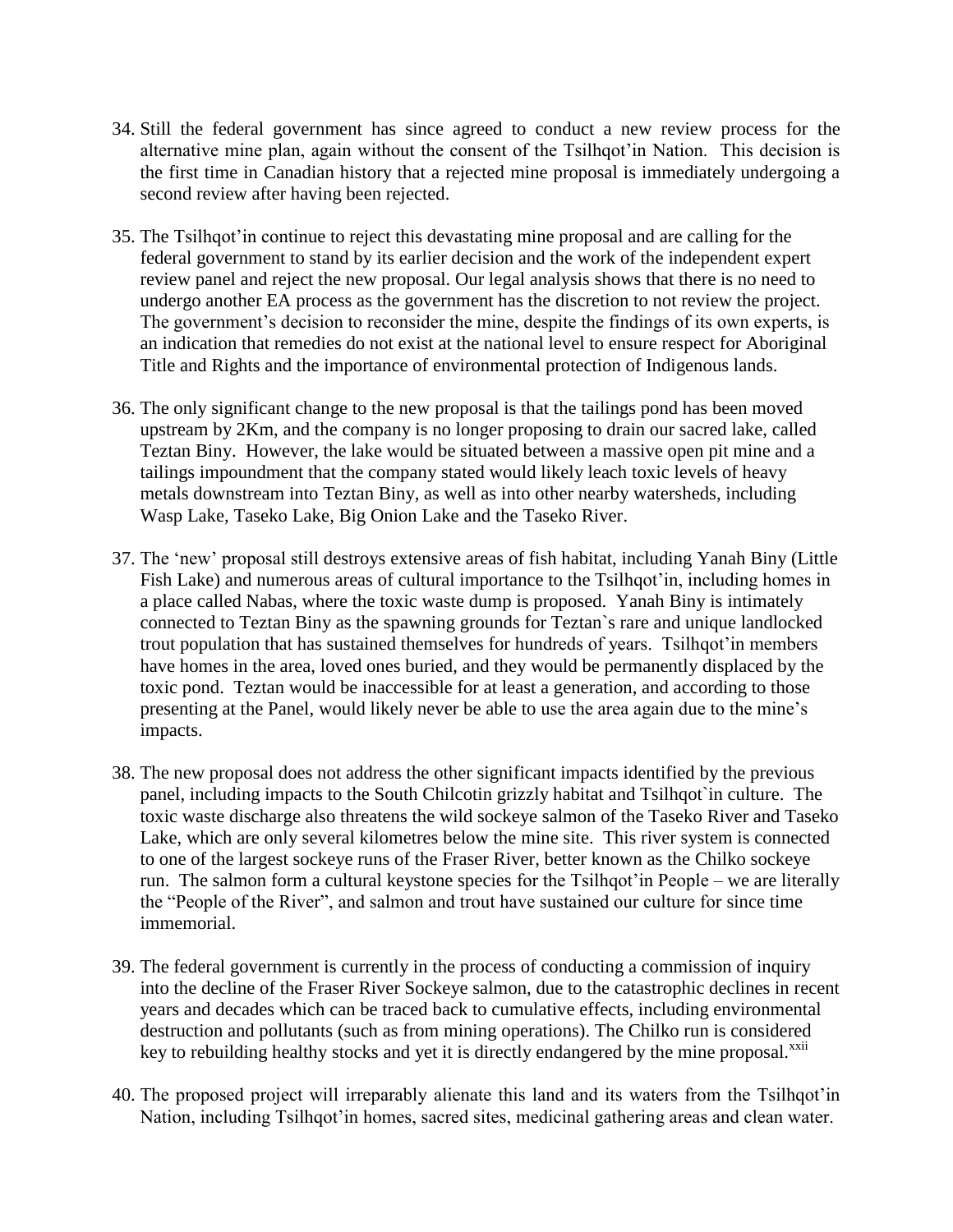- 41. The Tsilhqot'in Nation has garnered support for defending its Rights and Title from all of the national and provincial First Nation political organizations, including the Assembly of First Nations, the Union of BC Indian Chiefs, and the First Nations Summit.<sup>xxiii</sup>
- 42. Despite its objections to the principle of the Indigenous right to *free, prior and informed consent* for major extractive projects, Canada must make the only honourable decision and reject the proposed mine in the interests of all Canadians and future generations.
- 43. The Tsilhqot'in Nation is very concerned that approval of the mine proposal would result in grievously harming our relationship with British Columbia and Canada, and would constitute a reversal of Canada's initial steps to reconcile its already troubled relationship with our people and Indigenous Peoples across Canada.
- 44. The Prosperity Mine proposal is a glaring example of why Canada's, and with the federal government's support, British Columbia's current legislative regime concerning mining and the review of major industrial projects is a failure, and need to be REFORMED.
- 45. Such a legislative reform must start with the minimum standards found in the UN *Declaration on the Rights of Indigenous Peoples*, including the principle of the Indigenous right to *free, prior informed consent* to developments that impact our lands, waters and resources.
- 46. Canada, in order to meet its fiduciary duty to protect Indigenous Peoples rights, must play an active role in the negotiation of such reform at a Provincial level, given that British Columbia does not have the jurisdiction where Aboriginal Title continues to exist, and where treaties have not been signed.

#### **Recommendations:**

- **Canada take immediate and effective measures to implement the** *UN Declaration on the Rights of Indigenous Peoples***, with specific attention paid to the full recognition of Indigenous land rights, including Title, and the Indigenous right to** *free, prior and informed consent (FPIC)* **when decisions are being made which affect Indigenous Peoples and Territories.**
- **Canada, in full partnership and consultation with Indigenous Peoples, establish a process with Provincial and Territorial governments to reform mining laws to reflect the minimum standards found in the** *Declaration***, and review existing subsurface dispositions granted without any consultation or consent of Indigenous Peoples.**
- **Canada take full and effective measures to ensure its actions and policies with respect to considering the proposed "New" Prosperity Gold-Copper Mine are fully consistent with CERD, and that the Honour of the Canadian Government compels it to respect the Tsilhqot'in Nation's position that the proposed mine constitutes a grave threat to the cultural survival of the Tsilhqot'in Nation and the environment and must be rejected.**